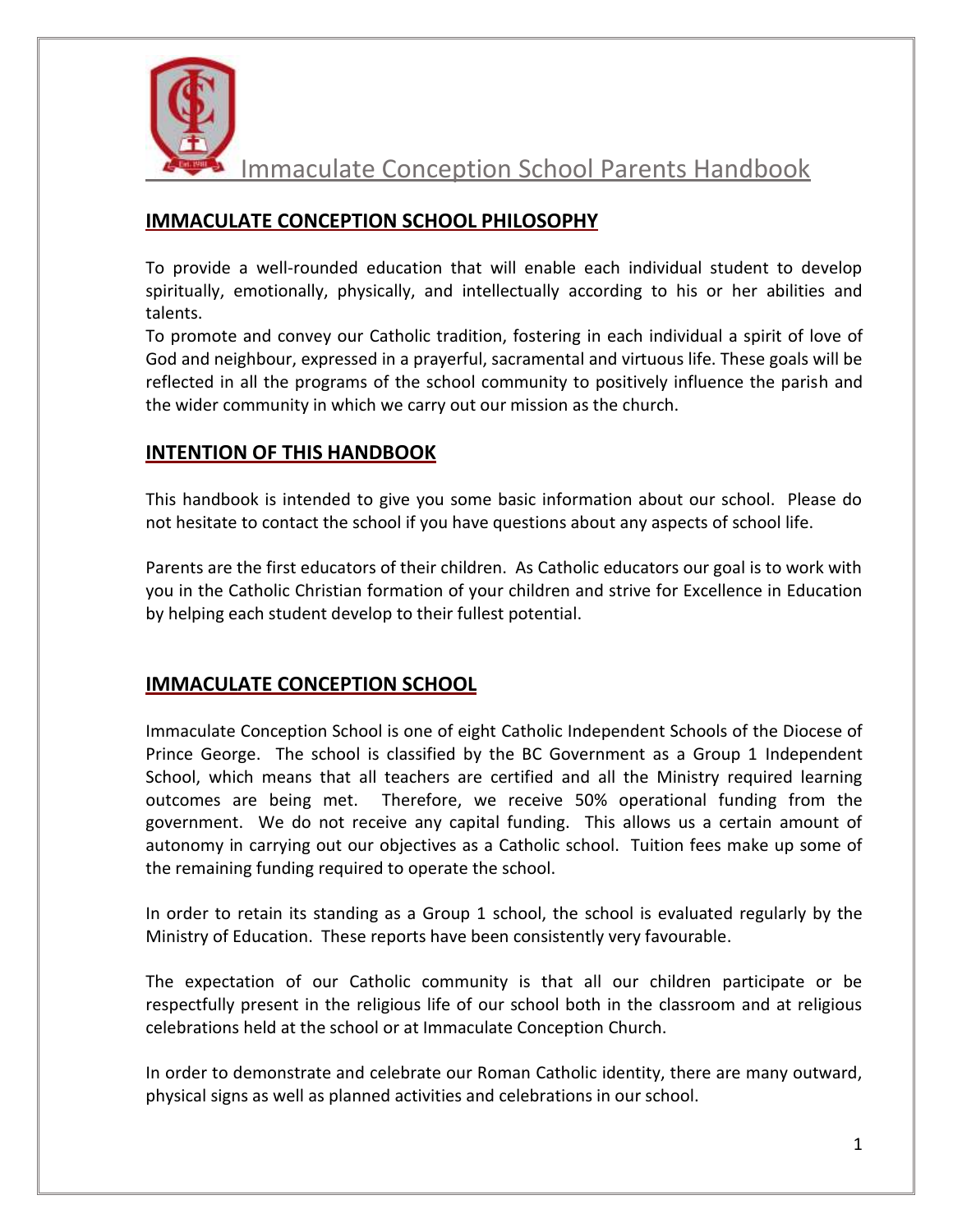

# **SCHOOL HISTORY**

Immaculate Conception School opened in September of 1981 taking only six months to build! The idea to erect a school was that of Bishop Fergus O'Grady, OMI (RIP). He left the development of this project in the capable hands of Fr. Nicholas Forde, OMI (RIP), who was then pastor of Immaculate Conception Church. Fr. Forde then appealed not only to parishioners for help, but the Prince George community. People of many faiths donated equipment, time and financial assistance. We have many children in school today whose grandparents were directly involved in the actual building of the school.

When the school opened in 1981, it was staffed by the Sisters of Mercy from Callan, Ireland and by Frontier Apostles, men and women who offered their professional skills on a volunteer basis. The Domano Sisters of Mary Immaculate, founded by Bishop O'Grady in 1983, also staffed the school. Dedicated lay members have been on staff since 1989. The school is now entirely staffed by dedicated lay professionals. In 2006, the school celebrated its  $25<sup>th</sup>$ anniversary. Several past pupils now teach at our school.

We owe a debt of gratitude to all who have gone before and helped establish such a fine Catholic school.

## **STAFF**

Our dedicated staff include fully certified teachers and principal, qualified education assistants, and at times contracted specialists from our community. We are dedicated to fully implementing an effective education program according to our school philosophy. In addition to this, our administrative staff work hard to ensure you as parents and our educational personnel have the support needed to educate your child. A listing of our staff and contact information can also be found on our school website on our "About Us" page.

## **SCHOOL COUNCIL**

Immaculate Conception School Council, along with all the school councils in the Prince George Diocese is constituted by the authority of the Catholic Independent Schools of the Diocese of Prince George and is an advisory body, directly responsible to Catholic Independent Schools, Prince George and the Bishop.

The Council consists of at least six members and the pastor or Bishop's delegate. Council members are elected for a two year term and must be practicing Catholics. Elections take place at the Annual General Meeting, which is held in June. The School Council is responsible for all areas of the management and operation of the school in accordance with the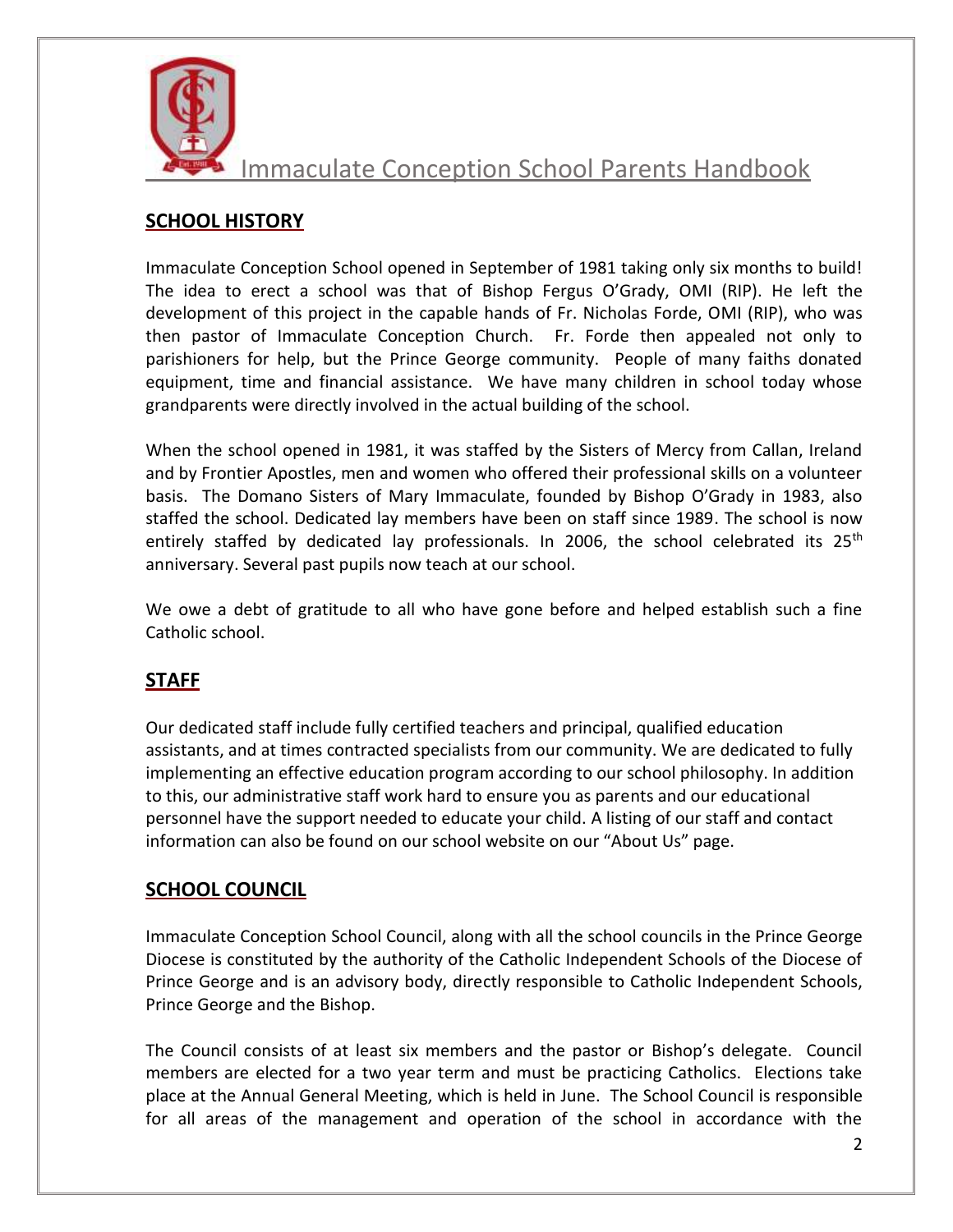

Constitution, bylaws, guidelines, directives, policies and regulations of Catholic Independent Schools, Prince George (CISPG).

Parents are an integral part of the school community and are invited and encouraged to become involved in the activities and endeavors of the school. The School Council is the primary avenue for involvement of parents in the school. It is the responsibility of the School Council to approve and direct any parent group working or acting on behalf of the school. Regular monthly meetings are held and are open to parents except those portions dealing with confidential matters around personnel and finances.

If you wish to make a presentation as an individual or group to Council, you must make your request, in writing at least one week before in order to be included on the agenda.

The officers of the Council are Chairperson, Vice-Chair, Treasurer and Secretary. Subcommittees may include Finance, Maintenance, Retention and Recruitment, as well as various ad hoc committees. You do not need to be an elected member to work on the subcommittees. If you are interested in volunteering for any of the subcommittees, please contact the Council Chairperson.

Please check out our school website, [www.icschool.ca,](http://www.icschool.ca/) "About Us" page under "History and Governance" for names and contact information for the Council members.

### **ADMISSION POLICY**

Catholic Independent School Prince George (CISPG) Policy 501 dictates the Priorities for (re) Admittance into CISPG Schools.

- 1. Students presently enrolled in the school.
- 2. Students with siblings presently enrolled in the school. (It is understood the school will make every effort possible to accommodate Catholic students.)
- 3. Students whose families are parishioners (defined as practicing Catholics for the purpose of this policy "practicing Catholics" shall mean those individuals who are registered in a parish and attend Sunday Mass faithfully.)
- 4. Students whose families are not practicing Catholics, but accept the goals and philosophy of the school and sign the Family Statement of Commitment

In the case of Catholic families, the following must be presented at the time of registration: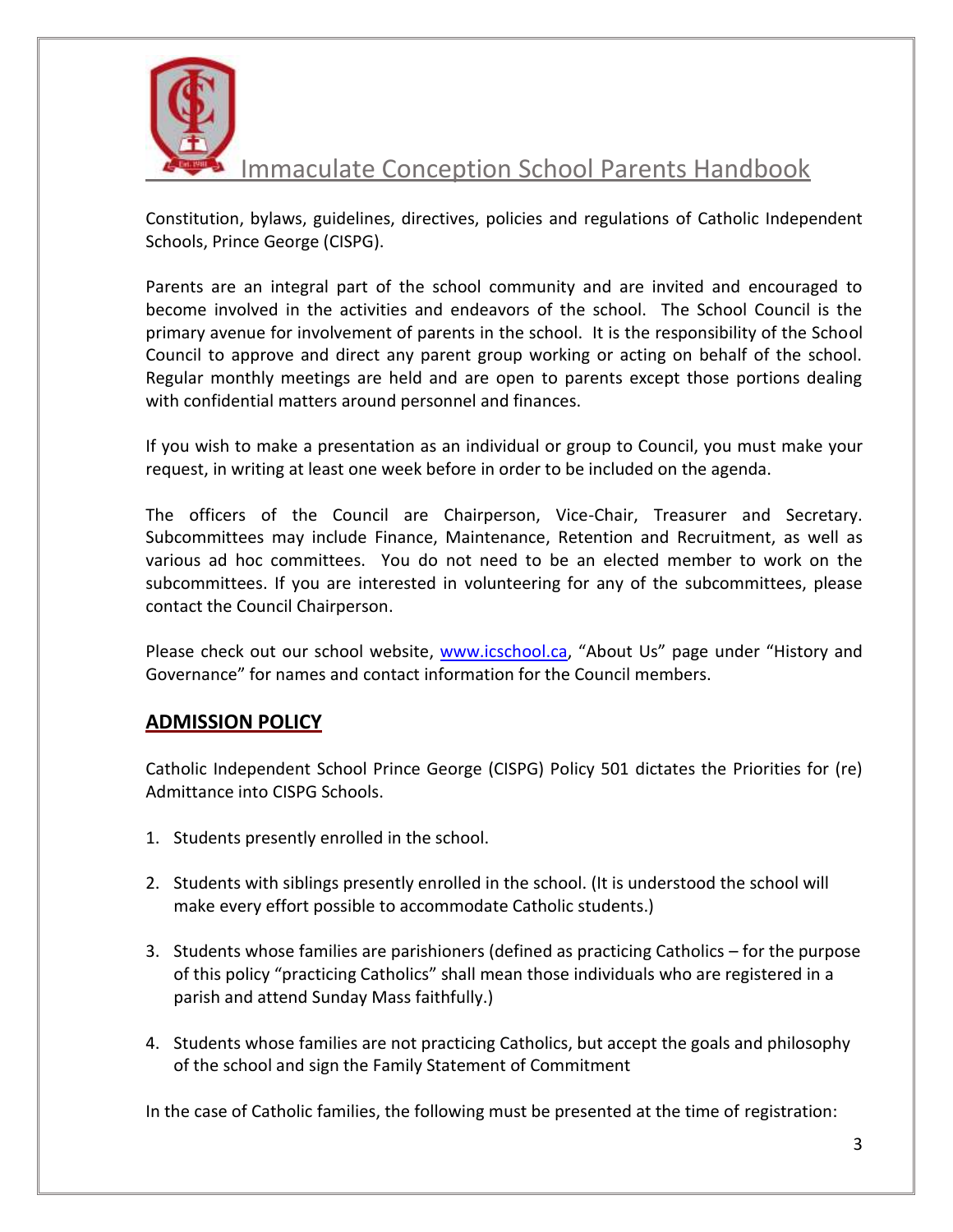

- Baptismal certificate
- First Communion and Confirmation certificates, where applicable
- Reference from the pastor

For the purpose of this policy, to be deemed as a 'Catholic family', a family must be practicing Catholics and meet the requirements outlined in CISPG Policy 501 which states: "Practicing Catholics shall mean those individuals who are registered in a parish and attend Sunday mass faithfully".

Immaculate Conception School shall contact the parishes when and if necessary to ensure families meet this requirement.

 All new families to Immaculate Conception School are required to complete the CISPG Family Statement of Commitment.

## **VOLUNTEERS**

Catholic Independent School Prince George (CISPG) Policy 501 section B states:

### *"Once a student has been admitted to the school, parents will be required to participate in the various activities of the school, including fundraising."*

Volunteers are necessary and very much encouraged within the school and in a variety of ways. Each family is encouraged to sign up at the beginning of the school year for the areas in which they are interested in helping with. There are many areas are available for parent participation.

Our school community can only benefit from increased participation of our parent community. Volunteer hours are our way of supporting activities, events and programs for students.

All volunteers must complete a onetime CIS volunteer application form and submit a Criminal Records Check (CRC) online here <https://justice.gov.bc.ca/eCRC/home.htm>using Access Code: CS2WPWH69E.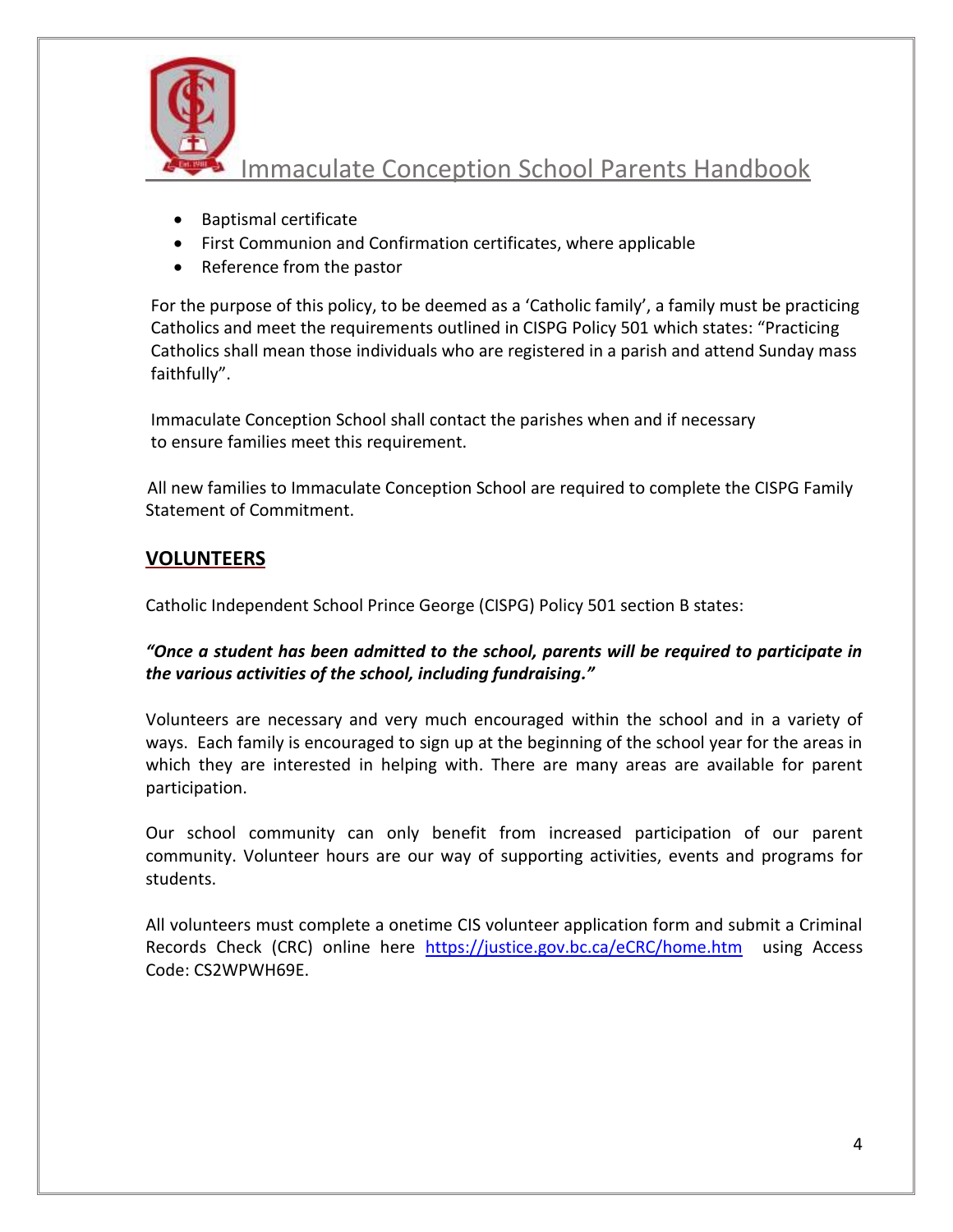

## **PARENT SUPPORT GROUP (PSG)**

We are fortunate to have a very active PSG. PSG co-ordinate most of the volunteer activities in the school and exist to support the school in carrying out its objectives.

All parents are automatically a member of the Parent Support Group (PSG). Meetings are held monthly and everyone is welcome. All parents are encouraged to contribute. There are many ways in which to contribute to school and community spirit as well as raise much needed funds.

### **HEALTHY HOT LUNCH PROGRAM**

PSG volunteers offer the Healthy Hot Lunch Program each Friday for students, offering a wide variety of menu items over the course of the year.

#### **FEES**

#### **Tuition**

As an independent school, Immaculate Conception receives 50% of the local public district funding. One way to make up this short fall is to charge a tuition fee. Current fees are posted on the school website at [www.icschool.ca.](http://www.icschool.ca/) A one hundred dollar deposit is due at reregistration in the spring.

These fees may be paid in full at the beginning of the year or in ten monthly installments. Accepted payment methods include post-dated cheques, payment at school office by debit or credit, monthly automatic withdrawals by debit or credit, e-transfers or online payment by credit card through the school website. Receipts for tuition fees received will be sent out in February for Income Tax purposes.

#### **Supply Fees**

Supply fees are assessed each year and cover the costs associated with required supplies and consumable workbooks that classroom teachers provide to students. In addition, the fees assist with covering the costs of art materials, photocopying and the planner provided in Grades 1-7.

A list of supplies not provided by the school are purchased by parents. These lists are provided to parents at the end of the school year and are also available on the school website.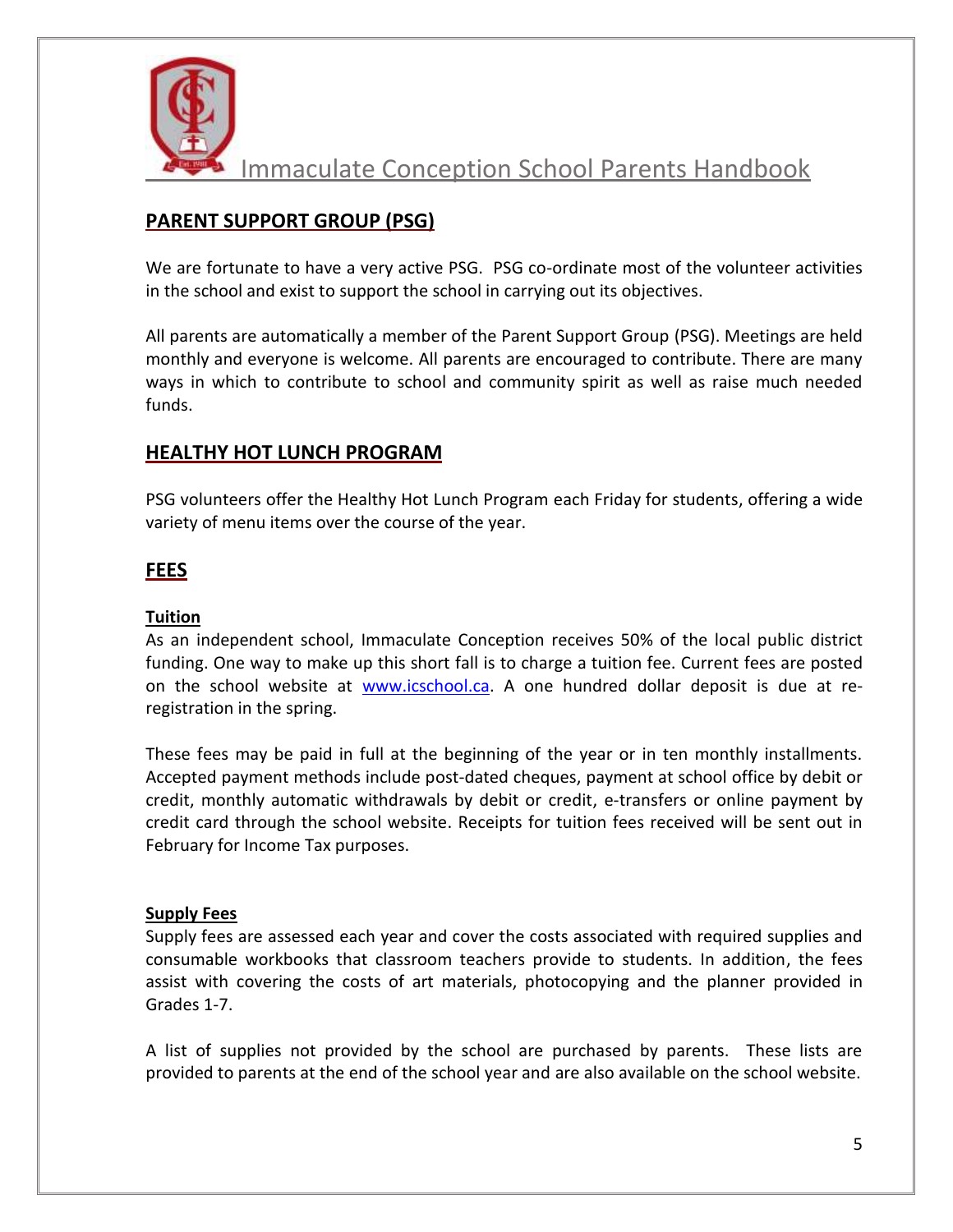

## **RELIGIOUS EDUCATION**

Every student attending Immaculate Conception School participates in the Diocese approved religion program "Alive in Christ". No student is exempt from our program of religious studies.

The values and Catholic Christian atmosphere created by this program and the fact that we are a Catholic School, permeates the whole school day. We strive to integrate Gospel values in all aspects of the curriculum.

Although students receive on-going religious instruction in their classrooms, our parish places equal emphasis on the family's involvement in preparing children to receive the sacraments. This parish communal preparation involves a series of sessions on the important journey in the faith life of our children. Notification of the dates and details of this programme will be sent out in our Parish bulletin or by contacting the Parish Office.

A Christian family life program goes hand in hand with our religion program. Parents will be informed by the teacher regarding the content of this program when it begins. While we support parents in teaching Christian sexuality at home, this topic will be taught in school. If parents wish, students may opt out of this portion of the program.

School Mass is usually held at the beginning of each month. Classes take turns preparing liturgies. Each month there is a focus on a specific virtue or teaching, which is introduced at our monthly assembly.

**Feast Day** December 8th, Feast of the Immaculate Conception

Our school is named after Mary, the Mother of Jesus who was born without any blemish or sin so that she could bear the Son of God, Jesus Christ. This is what in our faith tradition we call the Immaculate Conception.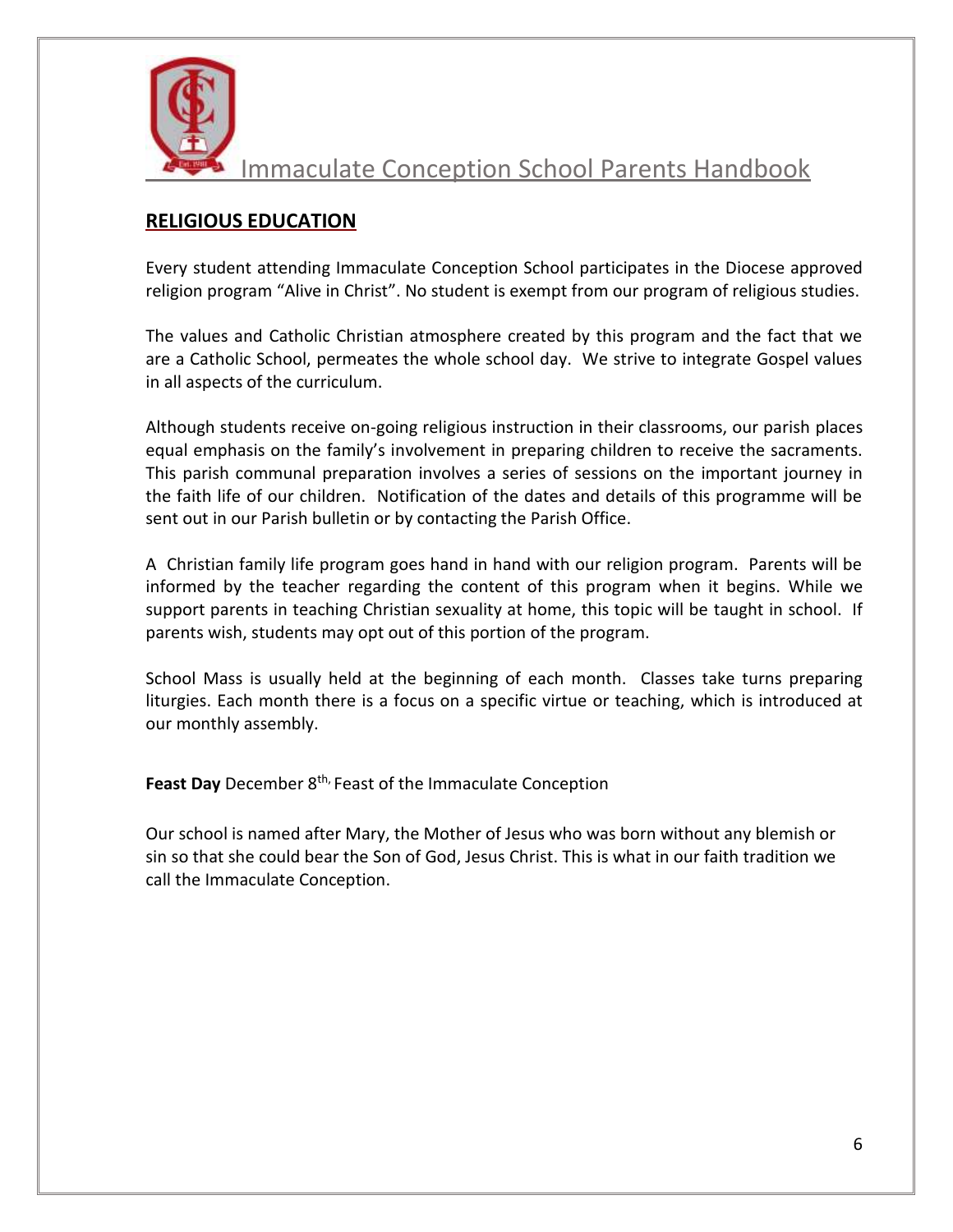

# **CURRICULUM**

Immaculate Conception is a Group 1 Independent School. We follow all Ministry guidelines pertaining to the Independent Schools Act. We teach the BC Curriculum as mandated by the Ministry of Education.

Every six years we have a Ministry evaluation, which reviews every aspect of the school. The level of funding received from the Ministry depends on our meeting and exceeding the basic curriculum and other physical and safety requirements.

### **HOMEWORK**

Homework assignments contribute to the educational growth of the pupil. A limited amount of homework is given to Primary students.

A general guideline for homework given to Intermediate students is about 30-60 minutes nightly. This may include unfinished classwork or re-doing unsatisfactory assignments.

Each teacher has their own set of classroom consequences. These may loss of privileges such as PE or class activity. If a student exhibits issues with completing homework, parents will be contacted by the teacher.

Parents may request homework for students during times of illness or injury if they feel the child is well enough to complete it effectively. The scope and amount of homework assigned is at the discretion of the teacher.

## **HOMEWORK FOR VOLUNTARY NON-ATTENDANCE (INCLUDING VACATION)**

If parents choose to take child/ren out of school to accompany them on vacation during the school year, teachers will not be responsible for pre planning an educational package for your child. Teachers will keep a record of missed work and assignments, however, it will be the responsibility of the student to catch up on missed assignments on their own time and in a timely fashion. Not all missed assignments can be handed in as some missed work may entail a collaborative approach. Therefore, if you are voluntarily taking your child/ren out of school, parents must understand that this absence may be reflected in their child's learning and it may not be possible to assess missed learning standards. If you are going on an extended vacation (longer than 4 weeks), if the teacher is provided with sufficient notice, then an educational plan may be put together for your child.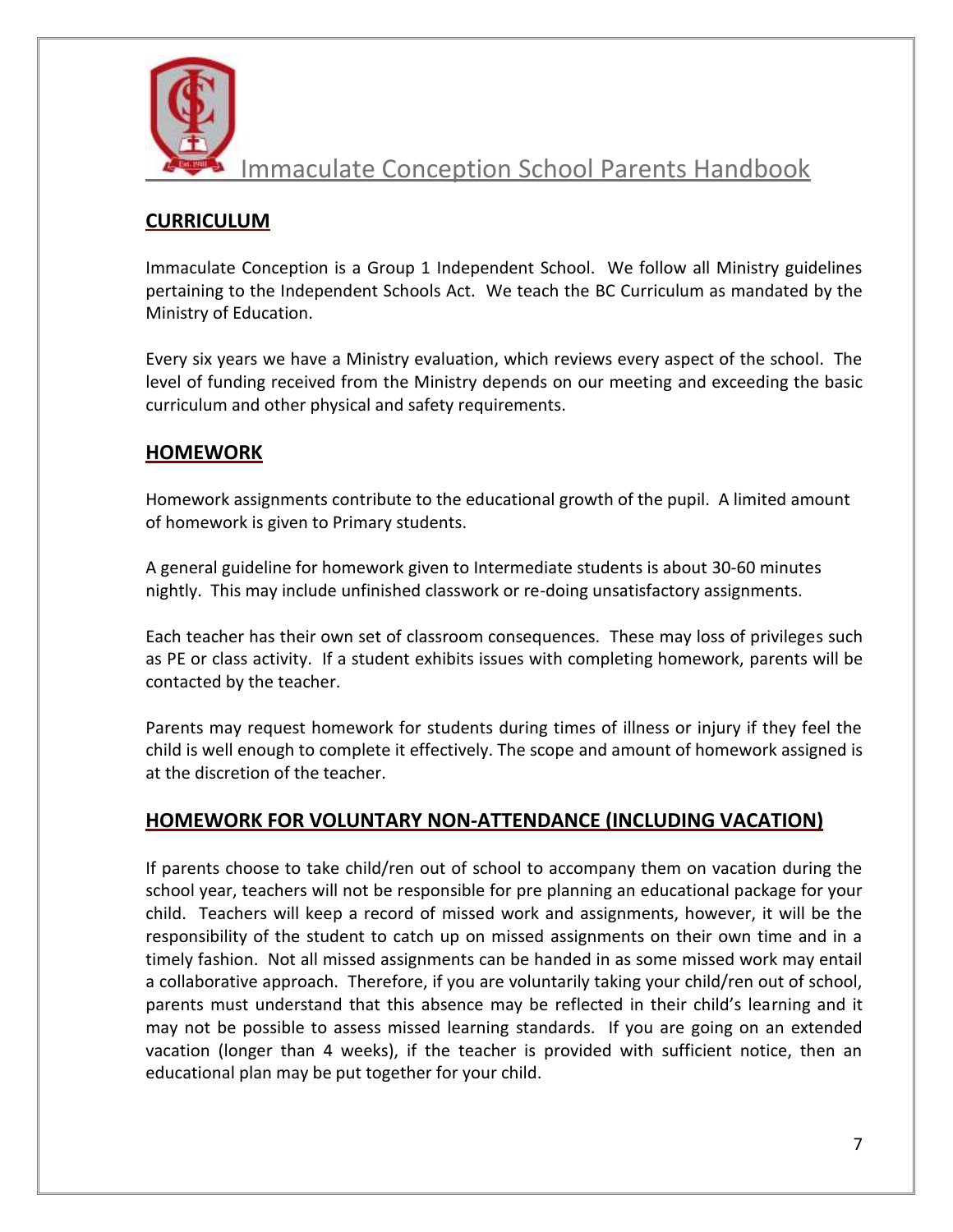

## **COMMUNICATING STUDENT LEARNING**

Communication regarding student learning will take place throughout the year. A written report, Communicating Student Learning, will be issued in November, and in June, a Summative Report of Student Learning will be sent home. In addition, Student Led Conferences will be held in March.

Teachers will be using Google Classroom as an online platform. Some classrooms will also use Fresh Grade to communicate student learning. Parents are encouraged to keep in contact with teachers, either by email or calling the school to discuss any issues of concern. All students in Grades 1 to 7 will be issued a planner to be used at school daily to record upcoming events and homework assignments. The planner is also used as a means of communication between school and home.

### **DAILY SCHEDULE**

| $8:30$ AM         | $\qquad \qquad$ | Morning classes begin |
|-------------------|-----------------|-----------------------|
| 10:15-10:30 AM    | $\blacksquare$  | Recess                |
| 11:45-12:30 PM    | $\blacksquare$  | Lunch/Recess          |
| $2:30 \text{ PM}$ |                 | Dismissal             |

During school hours, any messages for students can be left with office staff and students will be notified at recesses or at the end of the school day. We ask that students and classes not be disturbed during regular class times.

Supervision is provided in the morning from 8:00 AM. At afternoon dismissal time, there is supervision from 2:30-2:45 PM.

Any students waiting to be picked up after 2:45 PM will wait at the school office and parents will be called.

### **PARKING LOT SAFETY AND REGULATIONS**

Please **DRIVE SLOWLY**, even if you are late.

**STOPPING AT THE TOP OF THE HILL OR CROSS WALK is not permitted** for pick up and drop off. This affects the flow of traffic and during the winter months could cause accidents.

#### **Students and parents MUST use the pedestrian crosswalk to cross the parking lot.**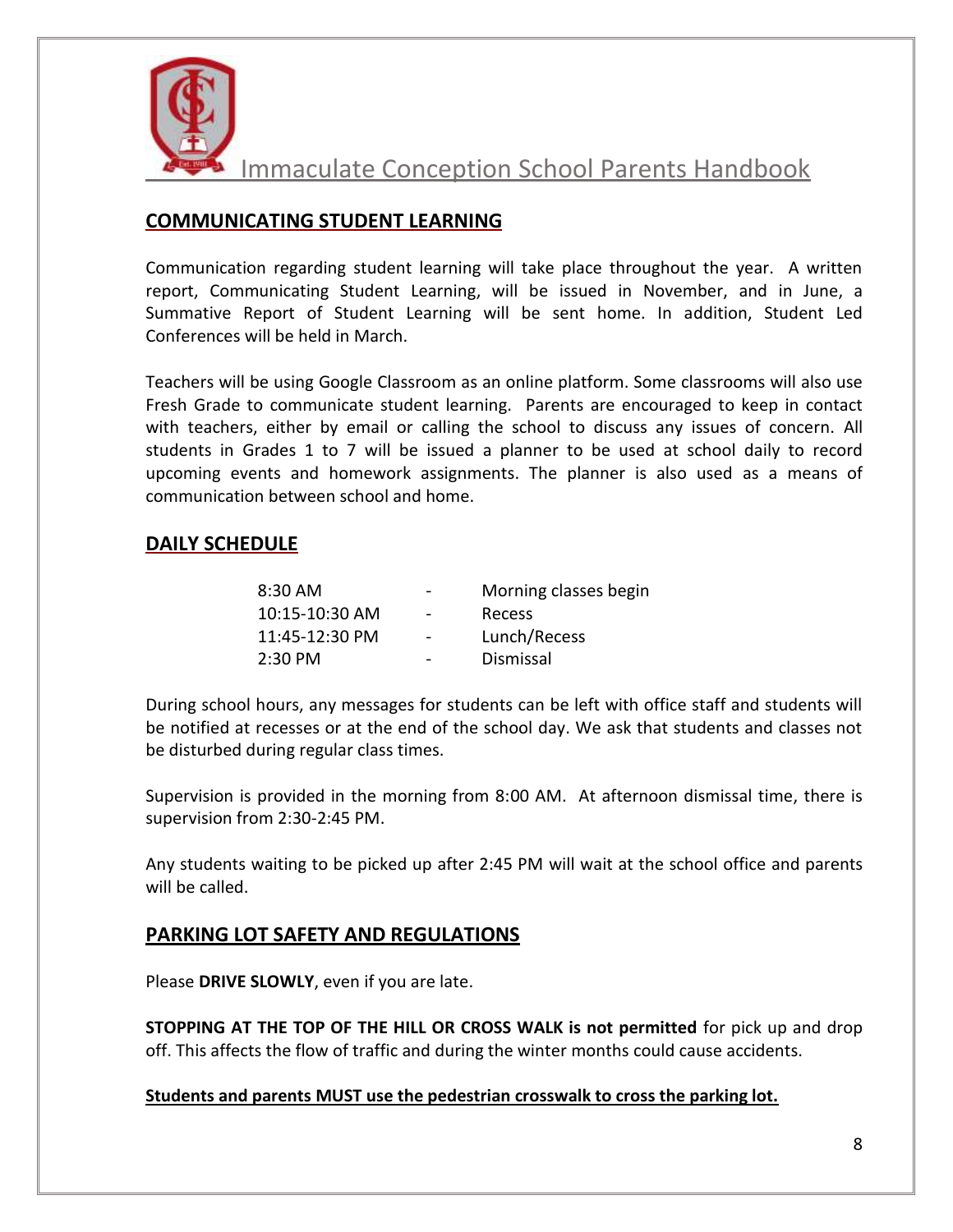

**AM Drop Off** – The row of parking stalls in front of the church are reserved for parishioners **ONLY**!

**PM Pick Up** – Parents are required to exit vehicle and pick up students in the designated pedestrian area in front of the school.

**Accessible parking stalls are available ONLY for designated users. Please be respectful to those who require these parking stalls.** 

If parents wish to enter the school to see the teacher or visit the office, please park further back in the parking lot.

#### **Parking is allowed in marked stalls only.**

#### **PUNCTUALITY AND ABSENCES**

#### **Lates**

To ensure our school day starts on time and with no disruption to classes, parent co-operation in the punctual arrival of students is appreciated. The morning bell rings at 8:25 AM. Students are expected to be in class by 8:30 AM. If students arrive late, **they must report to the office for a late slip.** 

Parents will be contacted regarding repeated lates.

#### **Absences**

Please contact the **school office by email AND cc the classroom teacher** before 8:30 AM, if your child is ill, will be absent from school or will be arriving late.

If the school is not contacted, the school administrative assistant will contact parents.

**Students must have an explanatory note** for any absence from school. Email is sufficient and preferred. Please send these notes to the office and cc the classroom teachers.

Absentee notes are required for the enrolment audit in May when government funding is determined. Should a student's lack of attendance be lengthy and by choice, the school can levy the family an additional tuition charge to make up for the lost Ministry of Education Block Grant Funding, as calculated by the ES Audit.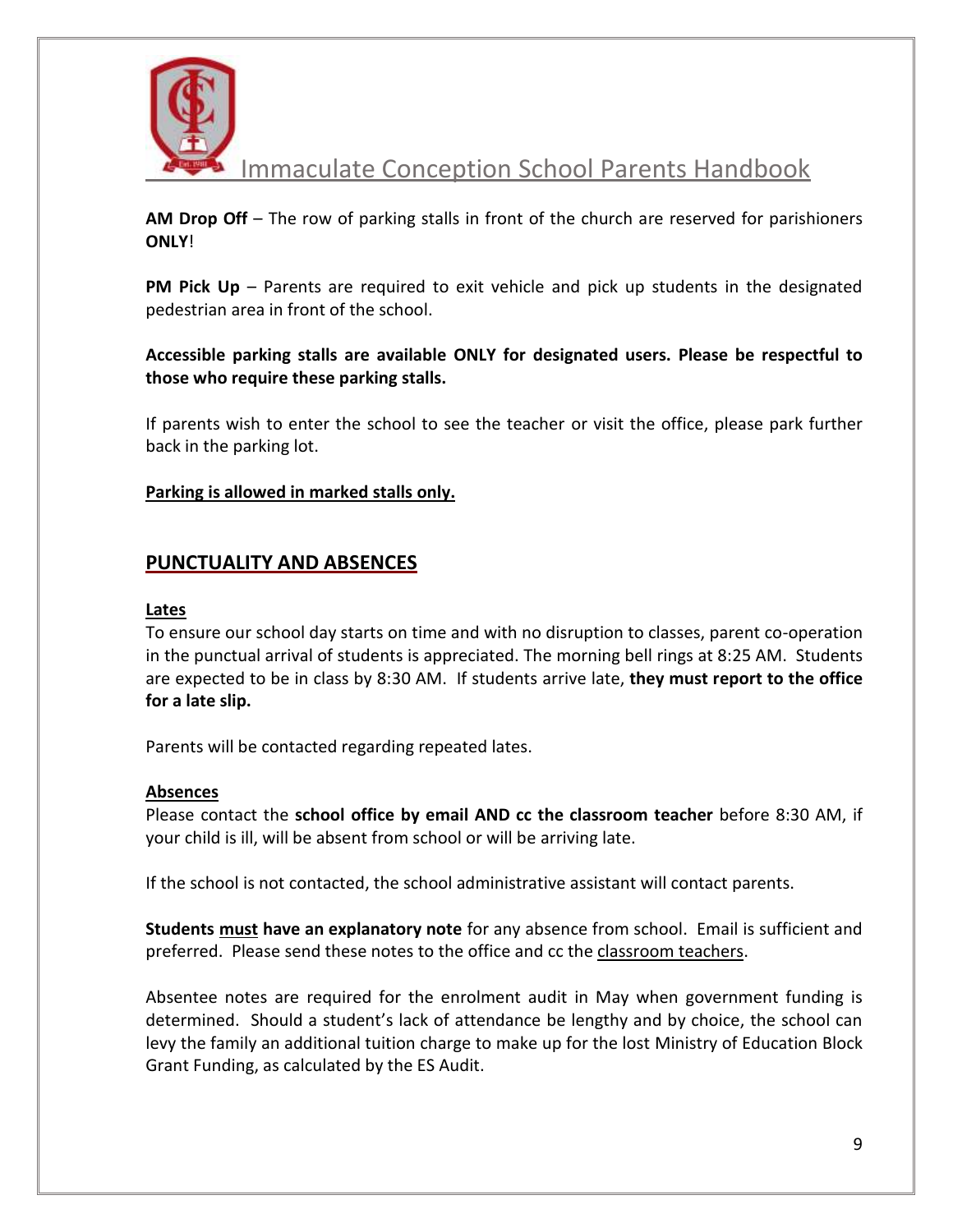

## **LEAVING SCHOOL GROUNDS**

If a student must leave school during regular class time for medical, dental or other valid reasons parents must send a note indicating the time the student needs to leave. This note must be given to the classroom teacher, and parents must also advise the school office. If students

Under no circumstances may a student to leave the building during class time without approval.

## **HEALTH AND SAFETY AND EMERGENCY MANAGEMENT PLAN**

#### **Drop/Cover/Hold On and Evacuation**

Students are taught and given the opportunity to practice proper evacuation (fire) and drop, cover, hold on (earthquake) procedures in drill situations. Each classroom is equipped with a safety kit which included first aid supplies, plastic bags, a class list, name tags with school and personal information. Lockdown (code red) procedures are reviewed and practiced with all staff and students.

#### **Administering Medication**

School staff **cannot** administer any pharmaceuticals (cough drops, Tylenol, etc.) to students unless the school has been provided with the **REQUEST FOR ADMINISTRATION OF NON-EMERGENCY MEDICATION AT SCHOOL** form signed by a parent or guardian. If your child requires any medication during school hours, parents must send the completed form with the medication to the school office. The student will receive the medication as specified on the form.

#### **Anaphylaxis**

A specific **ANAPHYLAXIS EMERGENCY HEALTH CARE FORM** and a **REQUEST AND CONSENT FOR THE ADMINISTRATION Or INJECTION OF MEDICATION IN AN EMERGENCY** form must be submitted to the school before the start of the school year for any students with anaphylaxis requiring the use of an Epi Pen.

#### **Nut Free School**

Immaculate Conception School is a Nut Free School. There are students with severe life threatening allergies. This is a medical condition that causes a severe reaction to specific foods and can result in death within minutes. As this affects the entire school community, we request that parents **do not** send foods with students to school that contain nuts.

**Special treats like cupcakes or birthday cakes should not be sent into the school**.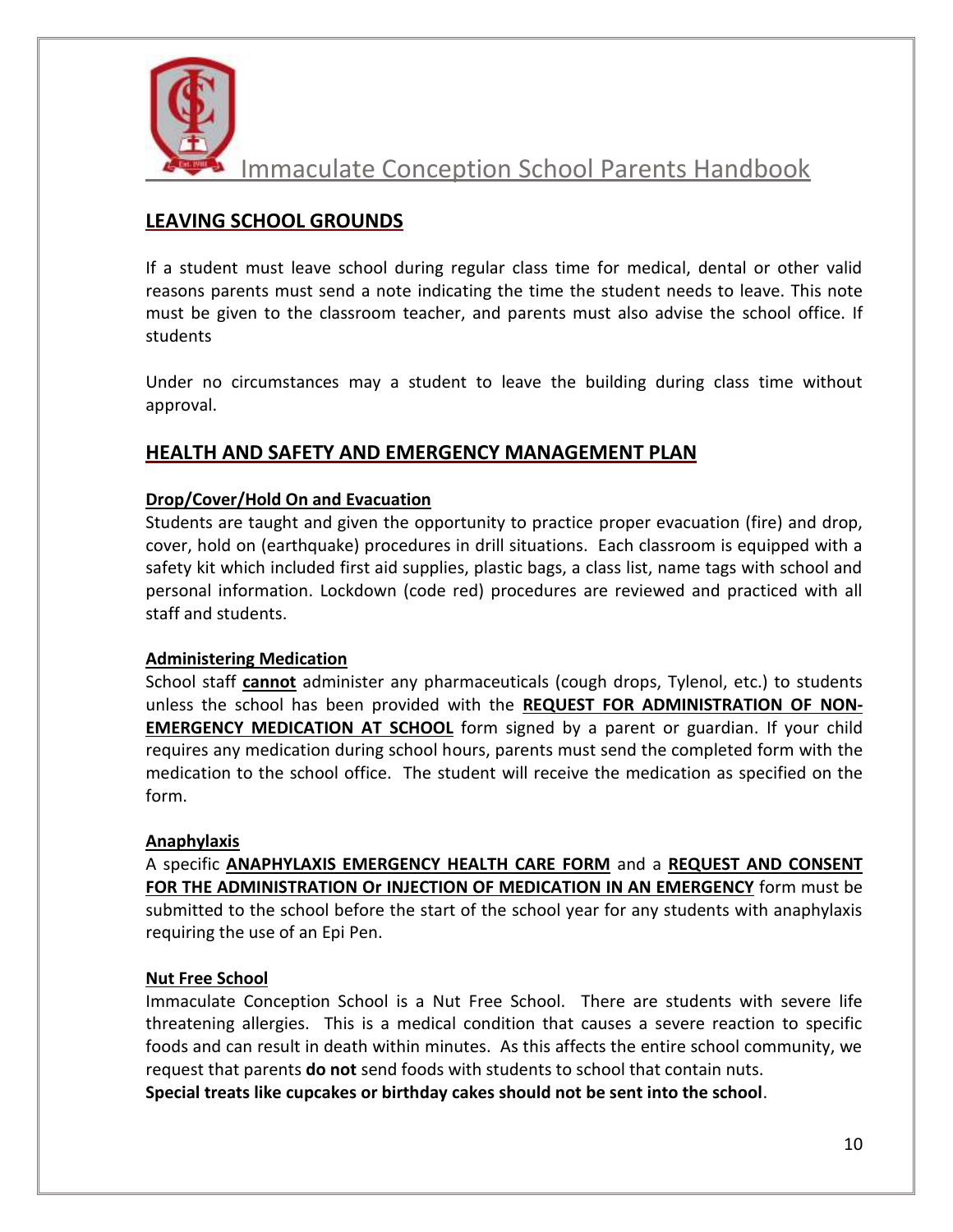

#### **Illness or Accidents**

Parents will be contacted by the school if their child is ill or has had an injury due to an accident while at school. If the parents or authorized emergency contact cannot be reached and immediate care is necessary, emergency procedures will be followed and emergency services called if necessary.

#### **Security, Visitors and Interruptions**

- Any persons entering the school must be buzzed into the school by a staff member. For the security and safety of everyone, **all visitors, including parents, must report to the office** before visiting a classroom or using our facility during school hours.
- It is not appropriate for former students to visit friends at our school while school is in session.
- Parents may drop off lunches and homework at the office. Students may come to the office to pick up on their first available break or at the teacher's discretion.
- For security reasons, the rear entrances to the school will remain locked during the day. The main entrance will be locked at all times and persons wishing to enter the school may buzz into the office.
- If your child is to be picked up after school by anyone other than yourself, please notify the office either by a phone call or in writing.
- All written material sent home to parents, with the exception of teacher assignments, must first be authorized by the principal. Birthday party invitations are **not** distributed by the school. We are not able to give out class lists with addresses and phone numbers due to privacy regulations.
- Students attending any after school Parent Support Group functions must be supervised by a parent. Due to potential liability issues, the PSG and members of staff, reserve the right to refuse entry to any unsupervised child or student.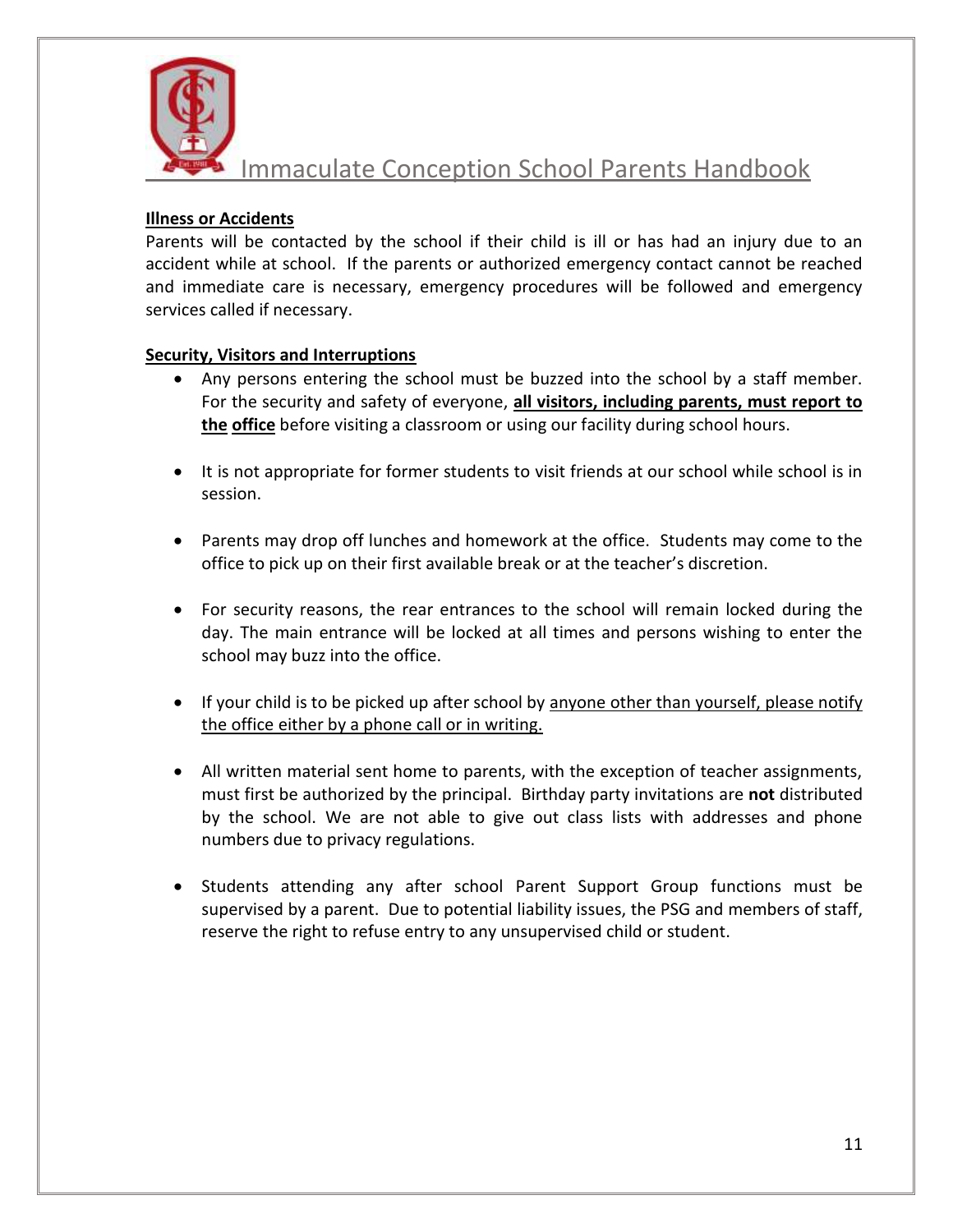

## **FIELD TRIPS**

Students participating in field trip activities are to behave according to Immaculate Conception's Student Code of Conduct. This will be in effect from the beginning of the field trip until dismissed by the teacher.

All field trips are school activities and all aspects of field trips including fundraising are under the direction of a teacher or the Principal. The Principal has the authority to approve all field trips. Written parental consent must be obtained and parent involvement is encouraged. Having at least one male and one female supervisor on all field trips is preferable. All overnight field trips must be approved by CISPG.

In case of serious injury, parents will be contacted and the student will be taken for medical attention.

Severe infractions will be dealt with appropriately on return.

All parents who wish to participate on any school field trip **MUST** have all **mandatory** documentation: (current) volunteer form, criminal record check, driver form, drivers abstract, insurance information, photocopy of license. This documentation must be submitted to the office a week prior to a fieldtrip.

## **WINTER WEATHER POLICY**

When the temperature is below  $-17C$  in the morning, the teachers on supervision may let students enter the building. Students entering must stay in their classrooms and will be supervised by the teachers on supervision. Students must not be in the hallways or open the doors for other students to come into the building. Students must ask permission of the teacher on duty if they wish to visit the washrooms. "In day" signs will be posted at the main door and at the office.

If a student arrives with a note for special permission to stay inside on any day, they must come through the front doors and remain at the office area with all their belongings.

An IN-DAY is called if temperatures are below –17C for the two recesses or if there is significant wind chill. Students will be supervised in their classrooms. Students are expected to come dressed appropriately for varying weather conditions.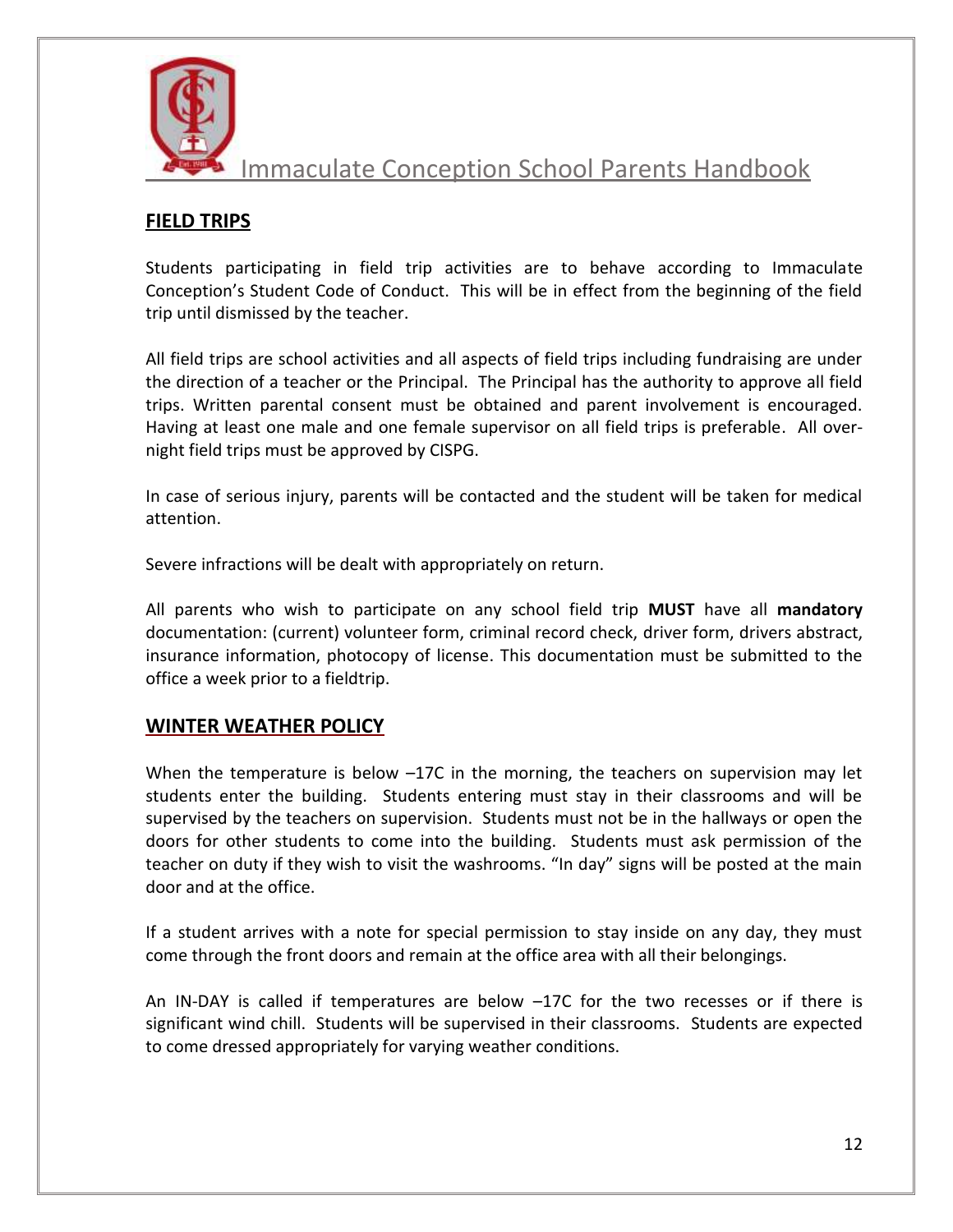

If it is not an in-day, those students who have brought notes requesting they stay inside must bring a book to read while in the office area. The students are not permitted to stay in their classrooms if the teacher is not there supervising them.

#### **Student Safety-Inclement Weather**

Student safety is the primary concern determining actions taken as a result of cold or inclement winter weather.

- Schools shall **not** be closed due to cold or inclement weather.
- The decision to keep a student at home for the day due to winter weather conditions shall be made by the parent.
- It is the parents' responsibility to ensure that students are appropriately dressed for the winter weather conditions.

## **SCHOOL SPORTS PROGRAMS**

A variety of sports programs and intramurals may be offered throughout the school year:

| <b>Musical Theatre</b>           | Grades 5-7 (Sept-May)     |
|----------------------------------|---------------------------|
| Cross-country running            | Grades $2 - 7$ (Sept-Oct) |
| Volleyball                       | Grades 6 & 7 (Oct-Nov)    |
| Basketball                       | Grades 6 & 7 (Jan-Mar)    |
| <b>Elementary Relays</b>         | Grades $3 - 7$ (April)    |
| <b>Track and Field</b>           | Grades $3 - 7$ (May-June) |
| Soccer (Terry Wilson Tournament) | Grades $6 & 7$ (May)      |

To sign up:

- A meeting will be announced and all interested students should attend.
- At the meeting, a permission slip containing all relevant information will be handed out.
- The permission slip must be signed by a parent/guardian and returned by the deadline.
- All rules, expectations and consequences will be listed on the permission slips.
- **The school discipline policy is in effect during all after school sports programs.**

## **AFTER SCHOOL ACTIVITIES BEHAVIOR RULES**

- **Dialy Students who have definite transport arrangements may attend after school** activities.
- Parents may give permission for students to remain after school and must have transportation arranged before students come to school.
- Remain in the designated area (usually the gym) until dismissed by the teacher.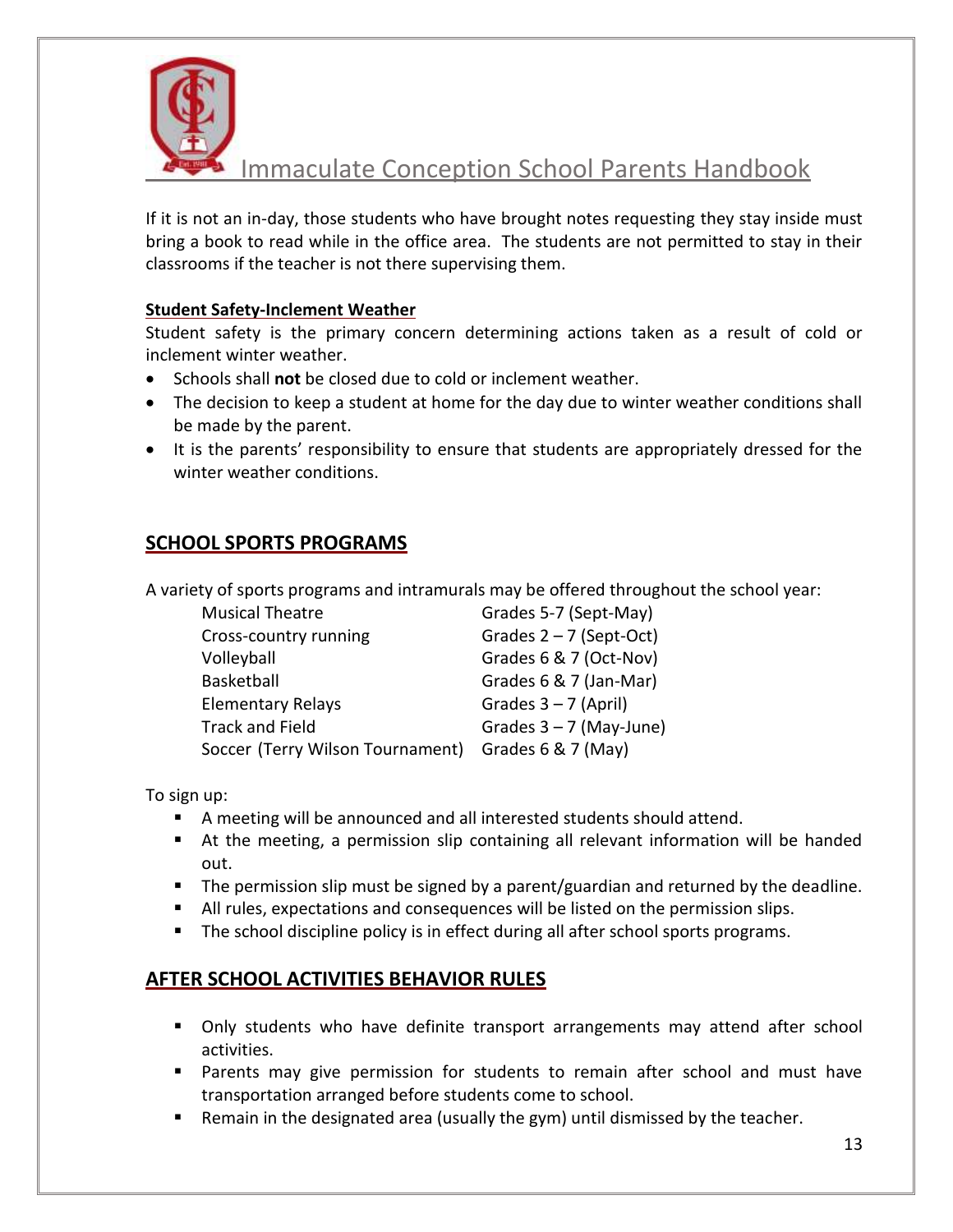

- **EXEC** Leave the school premises immediately when dismissed by the teacher.
- All school rules must be observed during all interschool activities, whether in or away from the school.

## **EXTRA CURRICULAR PROGRAMS**

Extra-curricular programs are offered at IC School and vary from year to year. These can include but are not limited to Musical Theatre, Red Cedar Book Club, Choir, Yearbook, Debate Club, Leadership, and Chess Club.

# **ADDITIONAL LOCAL SCHOOL POLICY**

- Students who bring cell phones to school are not permitted to use them during school hours. These must be kept in the student's backpack and turned off during the school day. The school is not responsible for damage or loss of cell phones.
- Students should not bring electronic devices such as video games, iPods, iPads to school unless they are approved and fall into the category of the Bring Your Own Device Policy. The school is not responsible for damage or loss to any personal devices.
- Students are not permitted to bring collector trading cards or other valuable items to school as we cannot be held responsible for their damage or loss.
- Students are required to have written permission from parents prior to taking part in extracurricular activities and field trips.
- Only those students who have definite transportation arrangements made before coming to school may attend after school activities.
- Students must remain in designated areas during all school activities.

# **SCHOOL POLICIES**

Immaculate Conception School adheres to all CISPG policies.

These policies can be viewed online at [www.cispg.ca](http://www.cispg.ca/) or by clicking this link [http://cispg.ca/wp](http://cispg.ca/wp-content/uploads/2013/05/CIS-Policy-Manual1.pdf)[content/uploads/2013/05/CIS-Policy-Manual1.pdf.](http://cispg.ca/wp-content/uploads/2013/05/CIS-Policy-Manual1.pdf)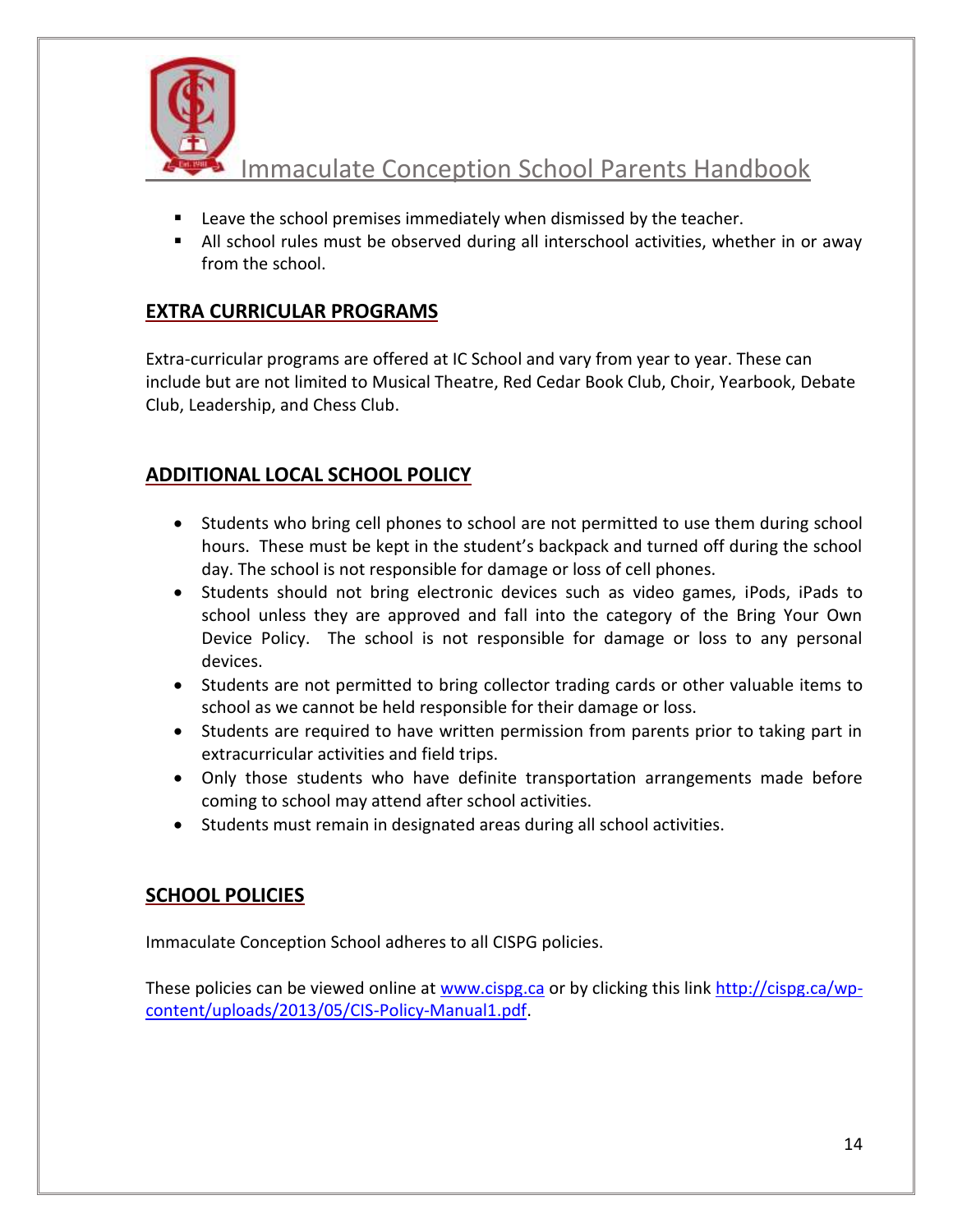

## **DRESS CODE - GRADES ONE TO SEVEN EXPECTATIONS**

Students in Grades 1-7 are expected to follow the school dress code. Uniforms can be purchased through our two uniform suppliers: Cambridge or NEXT.

**SHIRTS** – Plain white COLLARED shirt, blouse or golf shirt. Blouses must be collared - no ruffles, sparkles, designs. *The only acceptable logo is the school logo available from Cambridge Uniforms.*

**PANTS** – Charcoal grey dress pants. A dress pant is a pant with a single stitch on the side and no outside pockets.

**NO cords, jeans, skinny jeans, jeggings, sweat pants, sweat pant style or pants with pockets down the side.**

**SKIRTS** - PLAIN charcoal grey skirt. Grey or white tights OR knee socks may be worn under a skirt. NO LEGGINGS.

**JUMPERS** – PLAIN charcoal grey jumpers. **Plain grey regular dresses are not part of our dress code.** Grey or white tights OR knee socks may be worn under a skirt. **NO LEGGINGS.**

**SHORTS –** Charcoal grey dress shorts. No pockets on the sides. Dress shorts must be plain and of appropriate length and sizing.

**SWEATERS** – PLAIN burgundy sweaters from Cambridge Uniforms. No ruffles, sparkles, designs. *The only acceptable logo is the school logo available from Cambridge Uniforms*

**CARDIGANS –** PLAIN burgundy cardigans from Cambridge Uniforms. No ruffles, sparkles, designs. *The only acceptable logo is the school logo available from Cambridge Uniforms.*

**VESTS -** PLAIN burgundy vests from Cambridge Uniforms. No ruffles, sparkles, designs. *The only acceptable logo is the school logo available from Cambridge Uniforms.*

**SHOES -** All students are required to have both indoor and outdoor shoes on the first day of school.

**PE STRIP –** PLAIN white, grey or burgundy t-shirt. Grey or burgundy shorts or jogging pants. IC Kodiak t-shirts may be ordered through the school office.

**No make-up is permitted. Large noticeable jewelry, rings, earrings, high heeled shoes are also not permitted.**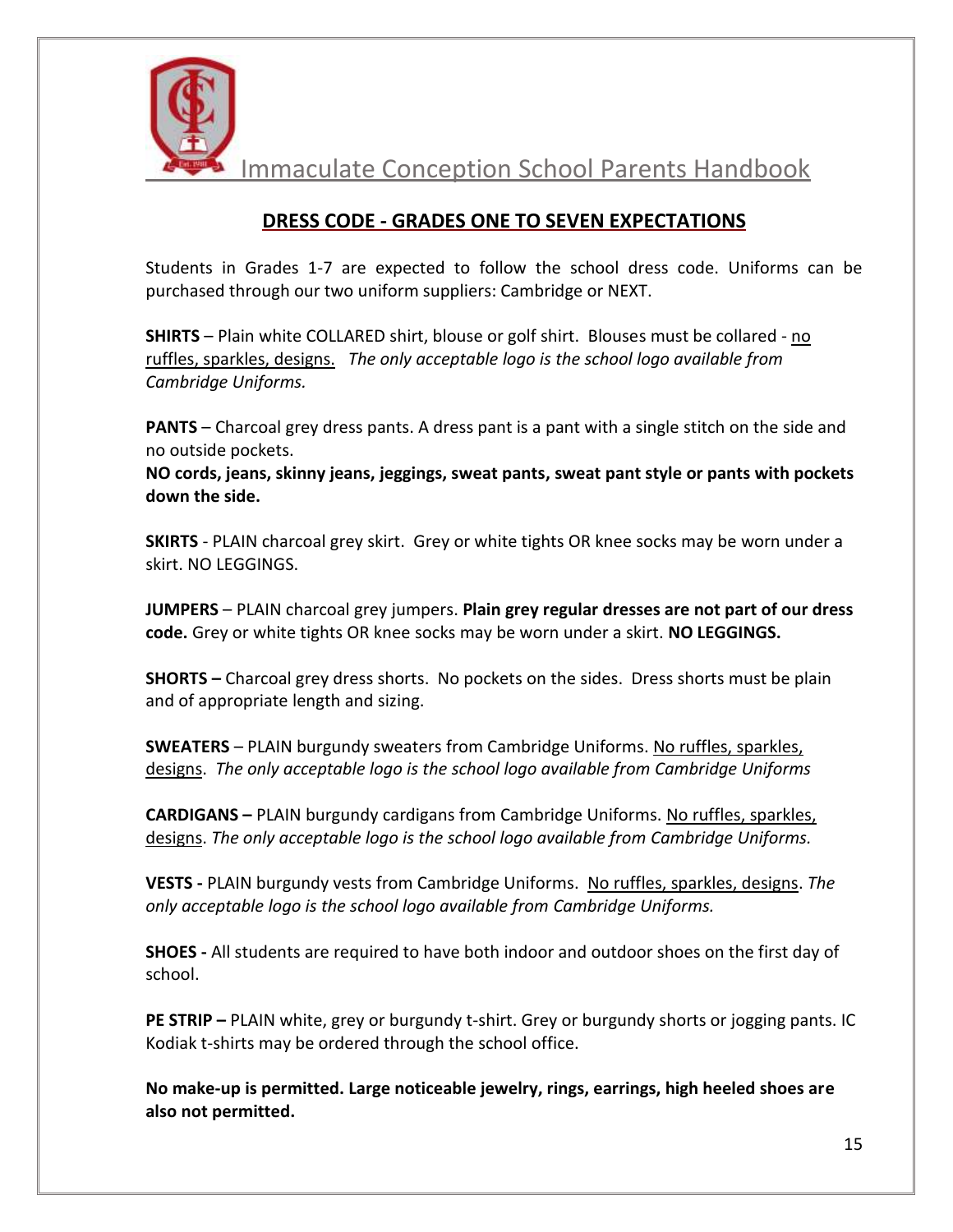

The official school uniform supplier is **Cambridge Uniforms.** Visit their website at <https://www.cambridgeuniforms.com/>

# **SCHOOL CODE OF CONDUCT**

The Student Code of Conduct in place ensures each student in the school the excellent learning atmosphere they deserve. The code of conduct supports mutual respect among students and staff and regard for the dignity of each person in the school.

We believe that all students can behave appropriately in school. Students preventing a teacher from teaching, preventing another student from learning, or any behavior that violates the best interest of any individual in the school community will not be tolerated. Immaculate Conception School uses the following discipline plan.

#### **General Rules and Expectations**

- **EXE** Respect all persons and act politely (no rude language, gestures or insulting remarks).
- **Follow the directions of all staff and volunteers.**
- No fighting, rough, dangerous play fighting or striking another student. Sharp or dangerous objects are not allowed in the school, playground or bus.
- **WALK** quietly in corridors at all times.
- Use school property, equipment, books, phone, etc., appropriately and under supervision.
- No gum chewing in school or on the playground.
- The personal use of electronics during the school day, including recess/lunch, is not permitted.
- **Eating and drinking in the school will be allowed only at designated times and places.**
- Students are expected to adhere to the school dress code guidelines and wear proper indoor footwear each day.
- **Follow the classroom rules.**
- Students should not be in the school building unsupervised or enter without permission.
- I All rules and expectations outlined above apply to field trips and sports events.

#### **Playground Rules**

- Follow all general rules.
- **Answer buzzer promptly and line up properly at entrances.**
- Use playground equipment in a safe way.
- Ask permission from a supervisor to enter the school.
- **Place garbage in the containers provided.**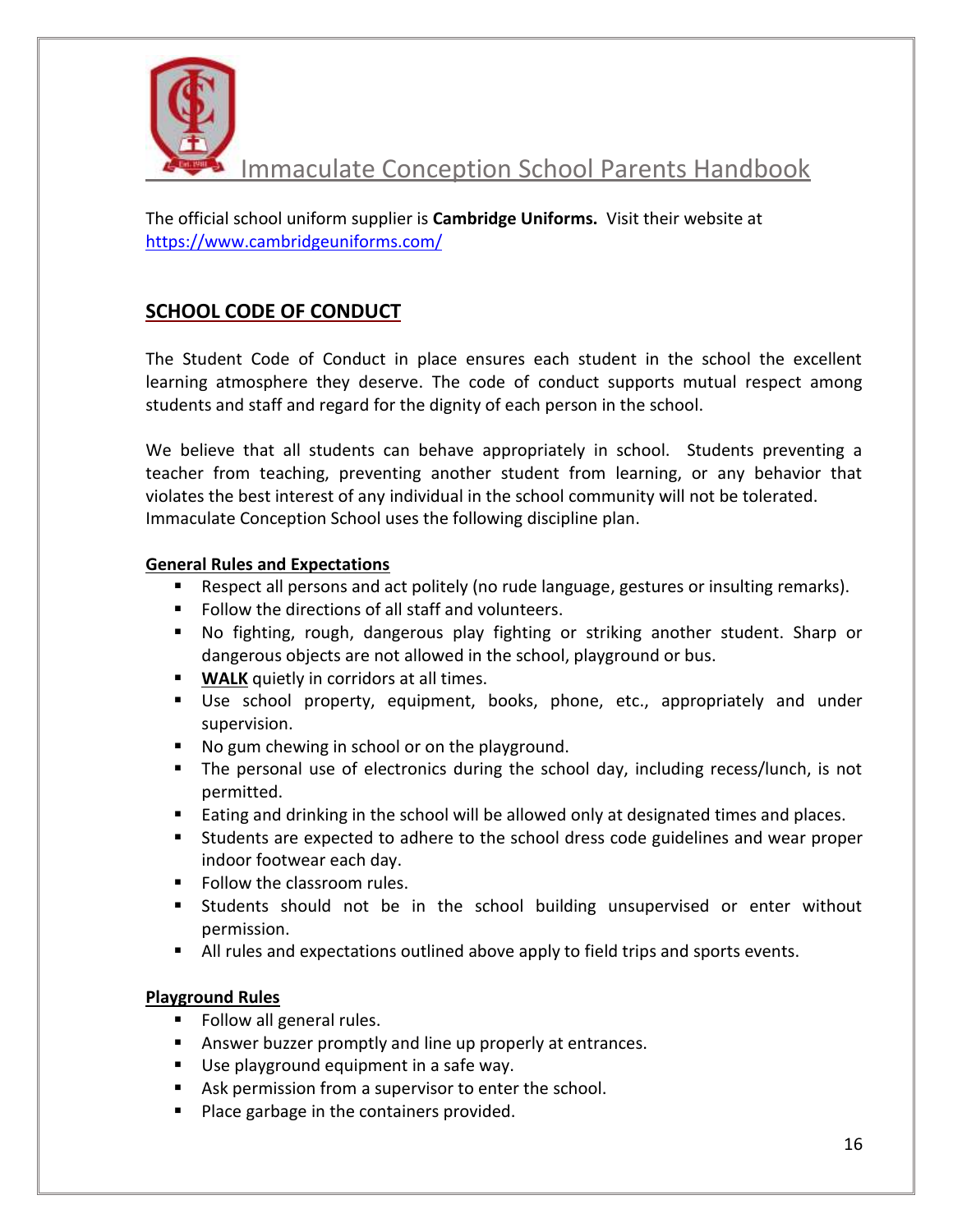

- Contact sports are not permitted, the rule is 'HANDS OFF' and no rough play.
- No throwing rocks or snowballs.
- No riding bicycles, skateboards or rollerblades on the playground.

#### **Incidents of Serious Behaviour**

- A student willfully disrespects or disobeys a teacher/supervisor or severely disrupts a class.
- A student willfully inflicts physical harm or severely insults another person.
- A student willfully defaces, damages or destroys property.

### **In all situations of serious behaviour the principal and parents shall be involved.**

#### **Consequences of Serious Behaviour**

Individual classroom teachers have their own in-classroom set of consequences which may include a noon recess detention (12:00-12:30 PM) to be served in an assigned area.

For repeated infractions, parents will be informed, and the Principal, if necessary.

When a student is sent to the Principal for recurring and serious infractions, the following may occur:

- First Visit Warning name and rule broken is recorded. Consequences such as lunch time detention or loss of privileges. Second Visit Name and rule broken is recorded. Parents will be informed by letter and telephone. Consequences such as detention, loss of privileges, school trips, intramurals, extracurricular (whichever is deemed appropriate at the time). An in-school suspension is another potential consequence.
- Additional Visits Name and rule broken is recorded. Parents are informed. Appropriate consequences will result. Consultation with staff may result in suspension from school as per CISPG policy.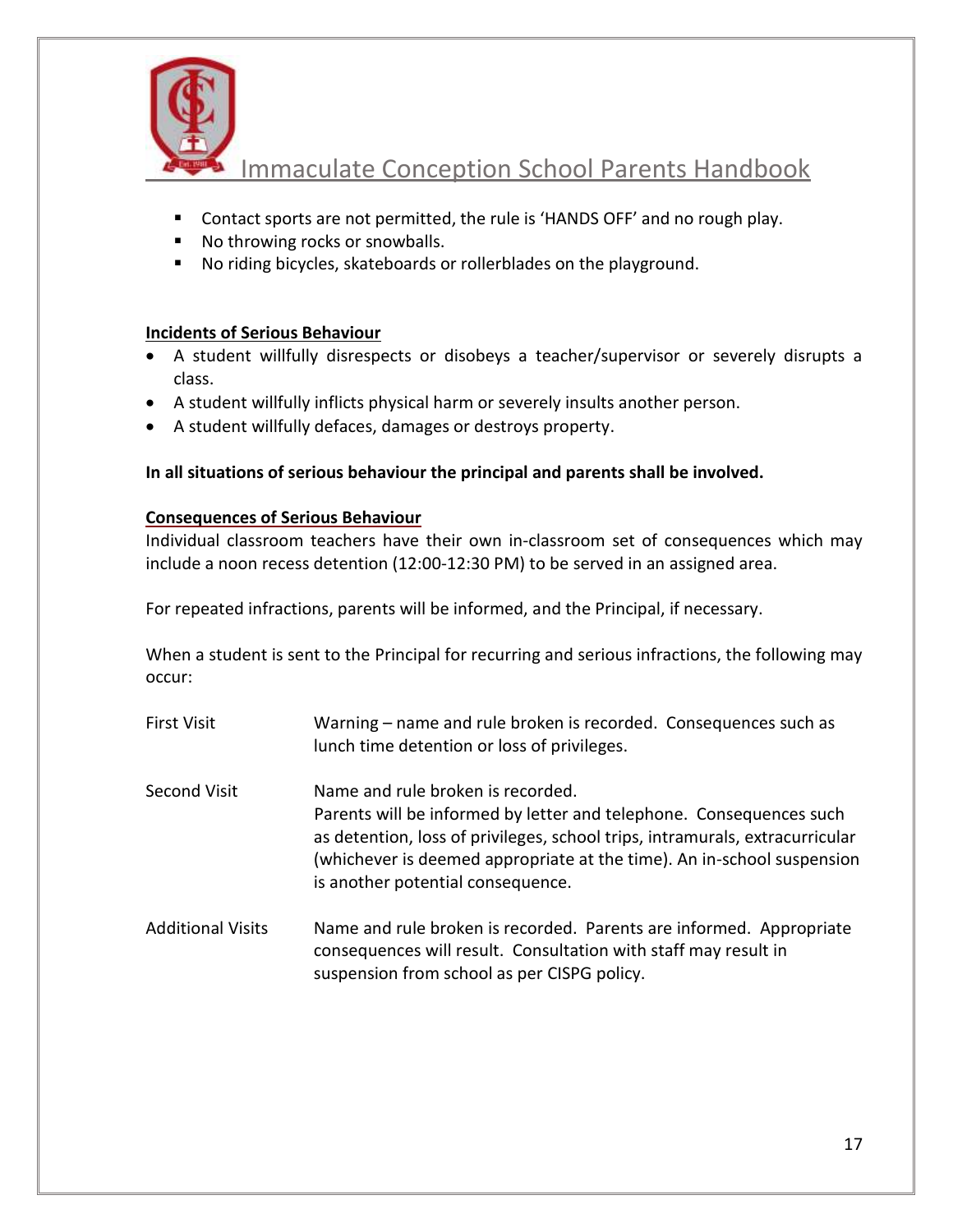

#### **SEVERE CAUSE**

#### **Criteria for Severe Cause:**

- A student wilfully disrespects or disobeys a teacher/supervisor or severely disrupts a class.
- A student wilfully inflicts physical harm or severely insults another person.
- A student wilfully defaces, damages or destroys property.

If a student has demonstrated good behavior and then becomes involved in a problem area, the disciplinarian may consider the student's past record if deemed appropriate. Situational factors (e.g. problems at home) or the student's attitude toward the problem may be taken into account.

#### **SOCIAL MEDIA**

It is expected that both students and parents respect school administration, teachers, support staff and other school families. Parents are expected to speak positively in public forums and resolve conflict privately and respectfully (in accordance to CISPG Policy 473, 474, 475). Using any social media platform to discuss concerns, issues or to defame staff members, students or other families may result in immediate dismissal from the school.

#### **ADDRESSING A PARENTAL CONCERN**

#### **Parent-Teacher Communication**

As it is easier to handle a concern before it becomes a problem, parents and teachers are expected to contact one another over any behaviour, academic progress or policy concern they may have. When parents have a concern it is imperative that they confer with the teacher first. If the concern cannot be resolved here, the principal should be informed so the best solution can be reached for the sake of the student. To facilitate positive communication between school and home, teachers are encouraged to make contact with all parents as early in the school year as possible.

The following policy 473 mandated by the Catholic Independent Schools, Diocese of Prince George (CISPG) outlines the formal procedure we use to address parental complaints against school personnel: